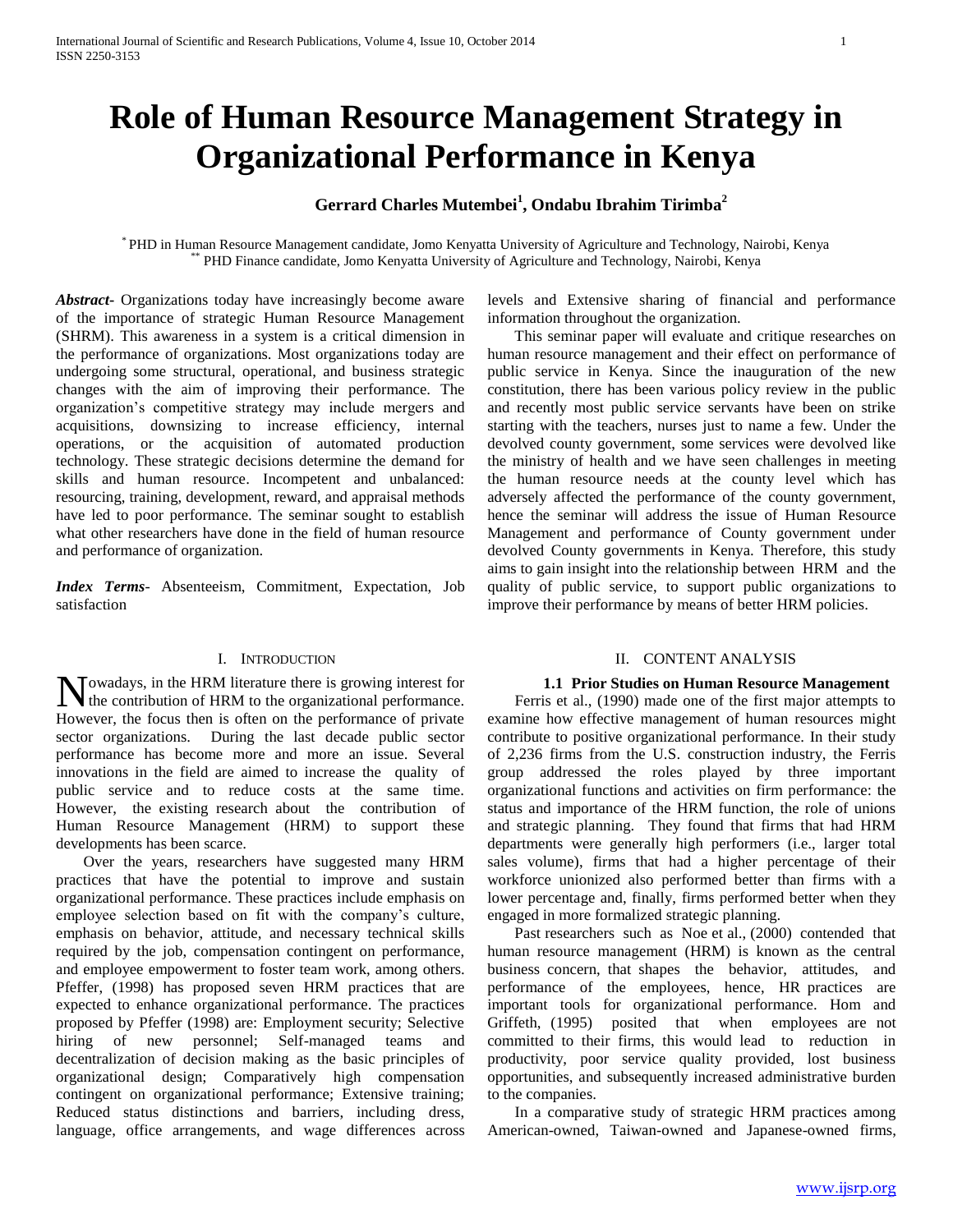Huang (1998) examines the strategic level of HRM at 315 Taiwanese business firms. Using the General Linear Model (GLM) and Scheffe multi-range test as methods of statistical analysis, the findings indicate that American owned businesses were discovered to engage in strategic human resource management (SHRM) more frequently than Japanese- or Taiwan-owned enterprises. A positive relationship was also found between the amount of capital resources available to firms and the extent to which they practiced SHRM. Huang also reported that firms engaging in SHRM received a higher rating than other firms on the indices of organizational morale, financial performance, and overall performance.

 Som (2008) sampled 69 Indian companies with a view to examining the impact of innovative SHRM practices on firm performance. Using descriptive statistics and regression analysis, results indicate innovative recruitment and compensation practices have a positive significant relationship with firm performance. Their results also show that recruitment, role of the HR department and compensation practices seem to be significantly changing within the Indian firms in the context of Indian economic liberalization. The synergy between innovative HRM practices was not found to be significant in enhancing performance during the liberalization process.

 Okpara and Pamela (2008) examined the extent to which organizations in Nigeria use various HRM practice and the perceived challenges and prospects of these practices. Data was collected from 253 managers in 12 selected companies in 10 cities. Their findings reveal that HRM practices, such as training, recruitment, compensation, performance Appraisal and reward systems are still in place and those issues of tribalism, AIDS, training and development and corruption are some of the challenges facing HRM in Nigeria

## **1.2 Training and Development**

 Past researchers have found evidence on the impact of training on productivity and where employees and employers were able to share the benefits from training. Lynch and Black (1995) whose research focused on the generality of training to organizational performance revealed that only off-the job (general) training improves on the performance whereas on the job training does not. This is further concurred by Barrett and O"Connell (2001) that general training has positive impact on firm performance whereas firm-specific training does not.

 On the other hand, Nankervis, Compton and McCarthy (1999) were of the opinion that effective training would not only equip employee with most of the knowledge and skills needed to accomplish jobs, it would also help to achieve overall organization objectives by contributing to the satisfaction and productivity of employee. Past researchers such as Drummond (2000) revealed that training provides adequate criteria to an individual to perform better in a given task and subsequently contributes to the firm performance (Rothwell, Sullivan & McLean, 1995). However, Drucker (1999) commented that Training is an expensive way of attempting to enhance human productivity.

 Reward system provides financial reward, promotion and other recognition, in order to motivate employees to take risk, develop successful new products and generate newer ideas (Guptal and Singhal, 1993). Reward system encourages employee to become motivated, thereby increase their participation in contributing innovation ideas, which leading to high organizational innovation. Moreover, it is argued that in order to bring lasting and better results and to significantly contribute to the success of their organization, employees must be motivated, committed, and satisfied (Paul and Anantharaman, 2003; Paauwe, 2004). Additionally, it is accepted that unless the organization is able to retain its employees, it will not be able to capitalize on the human assets developed within the organization. Thus, employee retention and employee presence may have a positive impact on organizational effectiveness (Boselie, Paauwe, & Jansen, 2001).

 Firms can affect the motivation of employees in several ways. They can use performance-based compensation to provide rewards to employees for achieving the specific goals and objectives of the firm. A substantial body of work has provided evidence that incentive-based compensation has an impact on firm performance (Milkovich and Boudreau, 1998). According to Wang (2005), innovative firms treat HRM practices as the organization"s strategy to encourage team responsibilities, enhance organizational culture, and build up customer relationships through participation and empowerment. In turn, it will help to create and market new products and services (Gupta & Singhal, 1993).

 Employees compare their rewards with the rewards of relevant others (Bloom & Michel, 2002). Unequal reward may cause competitive and undesired behavior. Equal and fair treatment will consequently remove an important cause of envy and competition among co-workers. So when the practices are better aligned, co-workers will be more inclined to cooperate than when practices are not well aligned.

## **1.4 Staff Appraisal**

 Comprehensive performance appraisal system forms the basic yardstick for assessing an individual"s performance, highlight potential for future career advancement, most importantly to improve the performance (Mullins, 2002). Lecky (1999) defined performance appraisal system as a benchmark which is set against a specific task or performance. It requires the input and output such as remuneration, pay rise, level of expectation, promotion and managerial planning. In addition, it is a merit rating which should be beneficial to both parties and must be constantly reviewed to suit the requirement.

 Dave and Wayne (2005) argued that performance appraisal is an instrument whereby an individual was retaliated by the assessment due to certain personal dissatisfaction, and it has adversely affected future performance. Nonetheless, study by Hassan (2007) has discovered that in Malaysia, the focus on employee development has yet to be the centre stage in organizations.

## **1.5 Organization Innovation**

 Organizational innovation has been widely defined as the creation of new idea and new behavior to the organization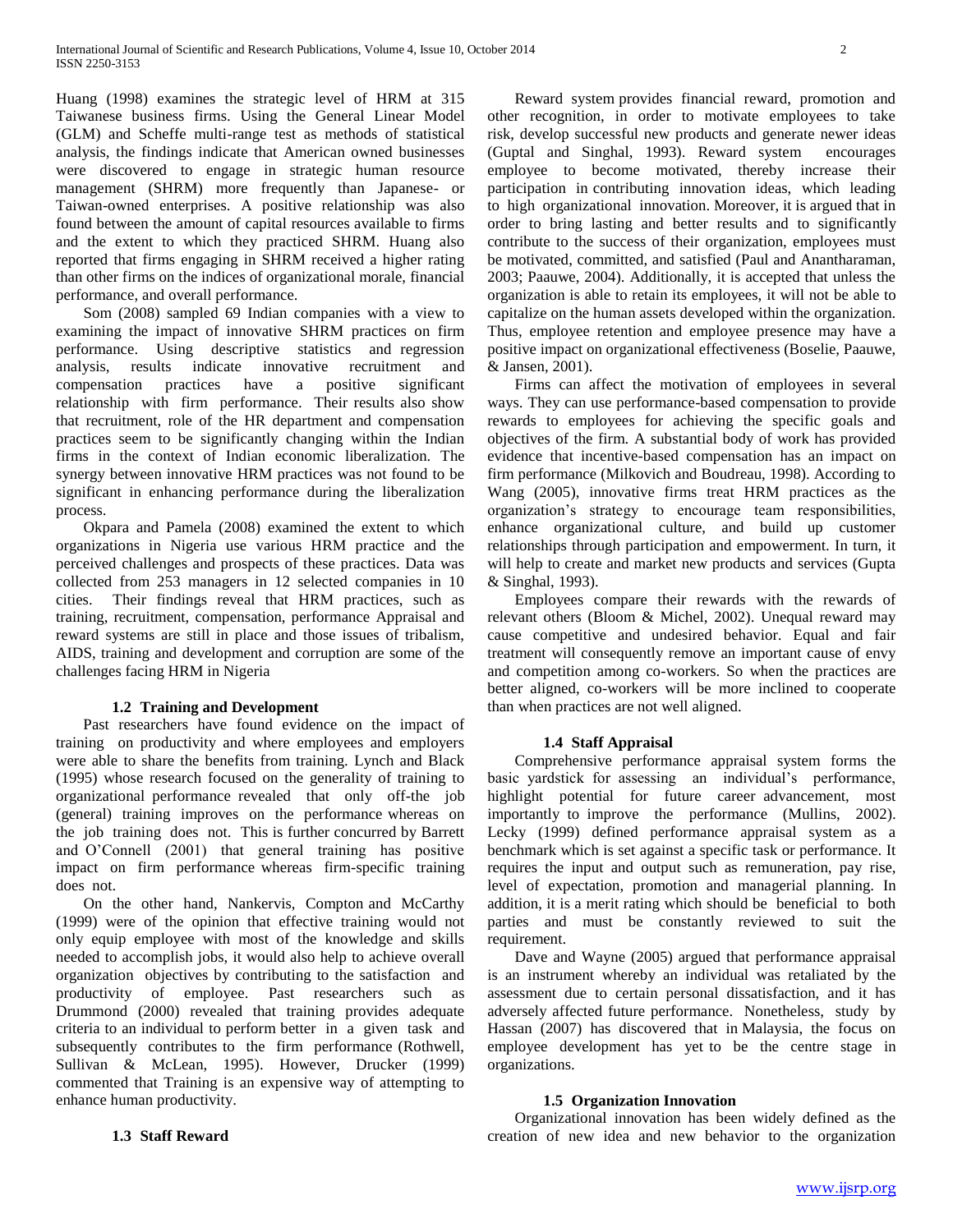(Damanpour & Gopalakrishnan, 2001). The dimensions of organizational innovation are extremely complex and multiple; it can be reviewed from two aspects: (1) breadth of innovation, which includes policies, system, administrative, processes, products, services, and others; (2) depth of innovation, which includes the importance, the degree of influence, effect on long term profitability, and others (Chuang, 2005). Fundamentally, there are two distinctive types of organizational innovation have been classified in most literature, namely technological innovation, and administrative innovation (Tan et al, 2010).

 Chuang (2005) has further categorized technological innovation into secondary dimensions: product innovation and process innovation; while administrative innovation remains distinct from the other two. Under Mavondo, Chimhanzi and Stewart's (2003) study, organizational innovation was distinctively classified into three dimensions, namely: product innovation, process innovation and administrative innovation.

 Product innovation is defined as the development and commercialization of new product to create value and meet the needs of the external user or the needs of the market (Damanpour & Gopalakrishnan, 2001). Product innovation is a systematic work process which drawing upon existing knowledge gained from research and practical experiences directed towards the production of new materials, products and devices, including prototypes. On the other hand, process innovation is viewed as a creation of new process or improvement to existing process (Leonard & Waldman, 2007).

 Process innovation involves the implementation of a new significantly improved production or delivery method, which includes changes in techniques, equipment and/or software. Administrative innovation is viewed as performance derived from the changes to organizational structure and administrative process, reward and information system, and it encompasses basic work activities within the organization which is directly related to management (Chew, 2000; Damanpour and Evan, 1984).

 Administrative innovation requires organizations to have verifiable routines and procedures in place for product design, manufacture, delivery, service and support (Sahlin-Andersson et al, 2000). Technological innovation was found to have strong impact and influence on firm performance (Lin et al, 2007). As stated by Hassan (2007), globalization and technological advancement are moving organizations to develop new business strategy and future directions.

 According to Pratali (2003), technological innovation helps to improve the competitiveness of the companies and subsequently increase company value. Hitt, Hoskisson, and Kim (1997) further elucidated that the technology capabilities of the firms has vital influence on long-term performance of the firms. In addition, Dave and Wayne (2005) concluded that human resources regularly find new application of technology to improve their efficiency and their effectiveness in an effort to influence firm performance. Some scholars commented that innovation has mixed results. Some said that innovation leads to long-term growth for the companies (Li et al,2007), while others commented that innovation will result in resource inefficiencies (Foster, 1986).

## **1.6 Organizational Performance**

 Organizational performance refers to both short term and long term measurable outcomes which contribute to the sustainability of the organization. These outcomes could include financial, human/social and environmental outcomes. However, the emphasis is on the way these outcomes contribute to the long term financial survival and adaptation of the organization. A study done by (Anastasia,2008) on Measuring the impact of HRM on organizational performance, observes that there is a serious limitation that recent reviews of the literature points out is that the link between HRM and organizational performance is considered like a "black box", i.e., lack of clarity regarding "what exactly leads to what.

 The HRM policies (or systems) may influence organizational performance indirectly through HRM outcomes. However, a direct effect of HRM policies on organizational performance may also be present (Katou and Budhwar, 2007), implicitly accepting the arguments of Huselid and Becker (1996), who support that a causal relationship exists from HRM policies to organizational performance, and of Delery and Doty (1996), who further assume that the relationship between HRM policies and organizational performance is linear, thus implying that there is no synergic interdependence of the different HRM policies, but the effect of the HRM policies on organizational performance is additive (Becker and Gerhart, 1996).

#### III. THEORETICAL FRAMEWORK

## **2.1 Resource Based View**

 RBV argues that Human Resource is one of the organization"s resources, a subset of which enable them to achieve a competitive advantage, and a subset of those that lead to superior long-term performance (Barney, 1986; 1991). HRM policies may play an important role in building the organization"s human capital pool by developing its rare, inimitable and non-substitutable internal resources (resourcebased view). According to the resource-based view, HRM policies have a direct impact on employee attributes such as skills, attitudes and behavior, the so-called HRM outcomes, which are subsequently translated into improved organizational performance (Boxal and Steeneveld, 1999).

## **2.2 Universalistic Theory**

 It is also referred to as the best practice model, which is based on the assumption that there is a set of superior/best HRM practices, and that adopting them will inevitably lead to superior organizational performance (Luthans and Summer, 2005). The notion of best practice was identified initially in the early US models of HRM, many of which mooted the idea that the adoption of certain "best" human resource practices would result in enhanced organizational performance, manifested in improved employee attitudes and behaviors, lower levels of absenteeism and turnover, higher levels of skills and therefore higher productivity, enhanced quality and efficiency and of course increased profitability (Marchington and Wilkinson, 2008).

 Here, it is argued that all organizations will benefit and see improvements in organizational performance if they can identify, gain commitment to and implement a set of best HRM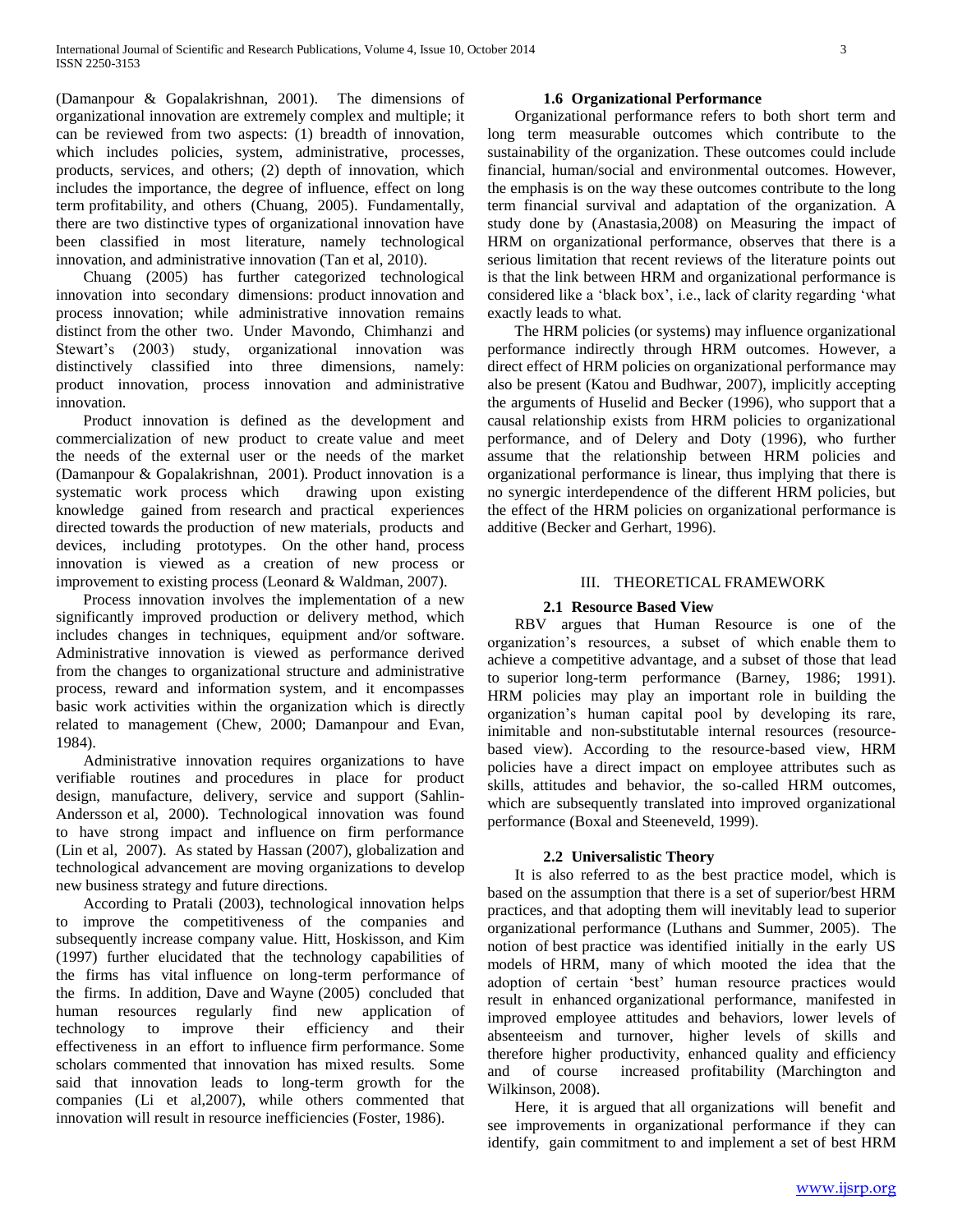practices. Thus, universalistic perspective maintains that firms will see performance gains by identifying and implementing best practice irrespective of the product market situation, industry or location of the firm (Pfeffer, 1998). However, the notion of a single set of best HRM practices has been overstated. There are examples in every industry of firms that have very distinctive management practices, distinctive human resources practices which shape the core competences that determine how firms compete. What works well in one organization will not necessarily work well in another because it may not fit its strategy, technology or working practices.

 According to Becker et al (2001), organizational high performance work systems are highly idiosyncratic and must be tailored carefully to each firm"s individual situation and specific context in order to provide maximum performance. These high performance work practices will only have a strategic impact therefore, if they are aligned and integrated with each other and if the total HRM system supports key business priorities. This approach therefore ignores potentially significant differences between organizations, industries, sectors and countries.

#### **2.3 Duality Theory of Job Satisfaction by Herzberg**

 The debate on job satisfaction started when Herzberg published his book "The Motivation to Work" (1959). This book was based on interviews conducted with engineers and accountants. The respondents were asked to narrate a story about the event when they went exceptionally bad or exceptionally good. According to those situations he divided work dimensions in two elements Motivators and Hygiene factors. All those factors that caused exceptionally good feelings were motivators and satisfying factors; achievement, recognition, work itself, responsibility, advancement, and growth. While recalling about the exceptionally bad events, they responded the following points, administration of the company and its policy, supervisory behavior, relationship with superiors, working environment, salary, and relationship with coworkers, relationships with subordinates, status, personal life, and safety measures.

 Herzberg (1959) narrated the above as Hygiene factors and related these events with external context of the work, and the motivators are going to deal with internal mind state. He compared his theory with traditional approach in motivation that assumes that salary, supervision or company policy leads employees towards higher job satisfaction. According to Herzberg job satisfaction is not through improving these 10 hygiene factors but by escalating the six motivators. Moreover, an absence of the motivator factors will not cause job satisfaction e.g. when employees were not offered recognition or achievement or any other motivator for their work this will not cause the dissatisfaction of job yet they are not going to be motivated. The concept parallel to job satisfaction is not job dissatisfaction but no job satisfaction, and similarly opposite of job dissatisfaction is not job satisfaction but no job dissatisfaction.

 Herzberg"s theory was severely criticized and pointed out by various researchers, as Vroom (1964) this theory was making people uncovering themselves and making them good by attributing positive events to internal factors and negative events to external events. Even (1964) also criticized his work as he said that this theory was based on a limited job range and examined only one aspect of the job attitude, but if critical incident method of interviewing is followed and used findings support the duality(Herzberg's) theory of job satisfaction.

#### **2.4 Expectancy Theory**

 Vroom (1974) developed this theory on the assertion that tendency to act in a certain way depends on the expectation that the act will be followed by a given outcome and on the attractiveness of that outcome to the individual. There are three variables here: Attractiveness; importance that individual employee attaches to the potential outcome or reward that goes with the achievement of that job. Performance reward linkage is the degree to which the individual believes that performing at that level will lead to attainment of a particular desired outcome. Effort performance linkage is the perceive probability by the individual that exerting a given amount of effort will lead to performance.

 The expectancy theory recognizes that there is no universal principle that explains what can motivate everyone. However the county management can motivate staff for good performance with the reward that employee's desire. They should also facilitate an atmosphere of good performance and good employee/employer relationship. This theory actually forms the theoretical framework of this seminar. For the contingency theory, there are no universal prescription of HR policies and practices. It is all contingent on the organization"s context, culture and its business strategy (Wright and Snell, 2005).

## IV. CONCEPTUAL FRAMEWORK

 As Sammy (2013) asserts, a conceptual framework refers to a group of concepts that are systematically organized in providing a focus, rationale and a tool for interpretation and integration of information (Balachander and Soy, 2003). This is usually achieved in pictorial illustrations. A Conceptual Framework in this Seminar identifies both independent variables and dependent variable. The independent variables refer to the conceptualized factors or variables that may influence the outcome in the dependent variable. In this study, organization performance is hypothesized to be affected by training and development, staff reward, staff appraisal and information technology.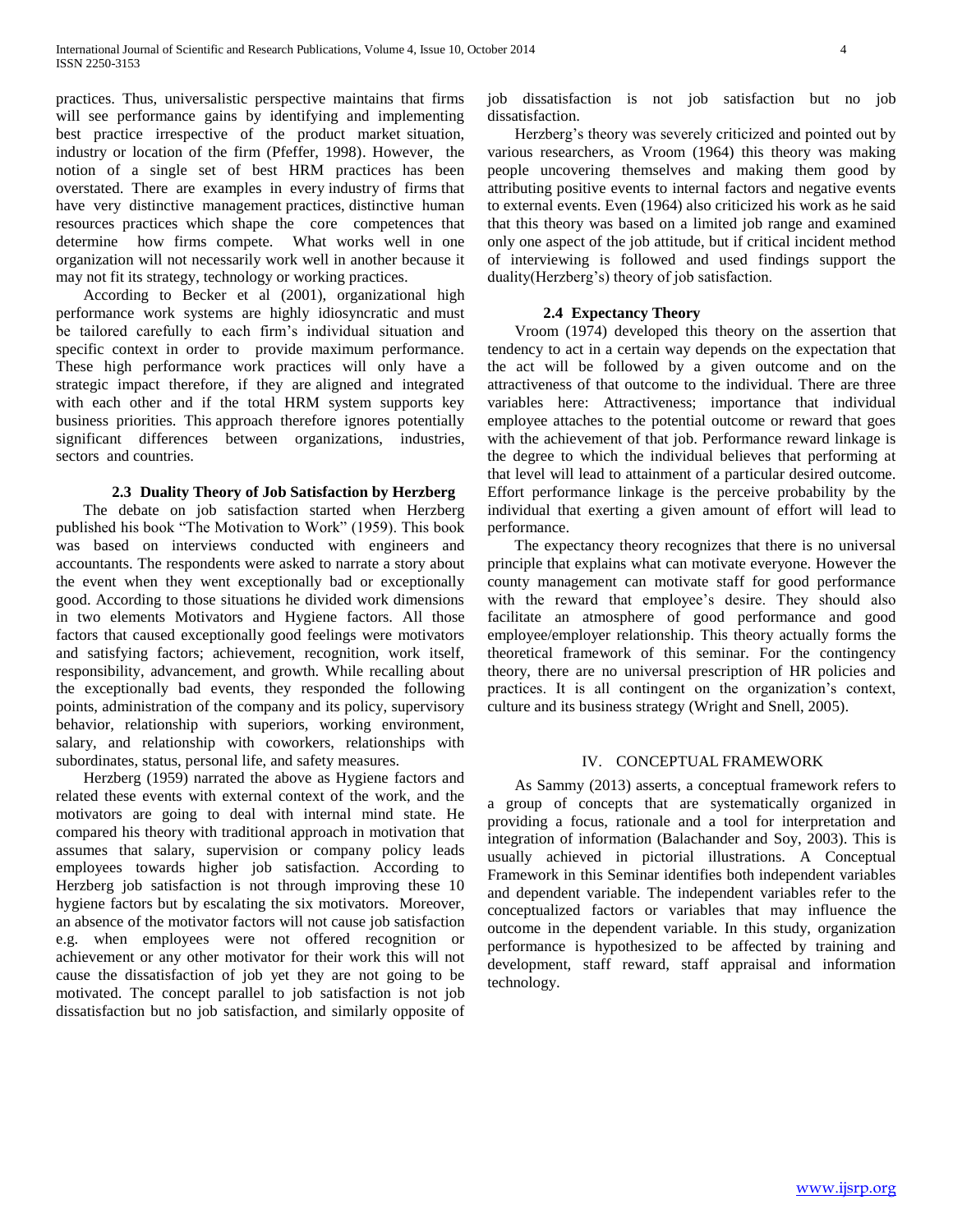International Journal of Scientific and Research Publications, Volume 4, Issue 10, October 2014 5 ISSN 2250-3153



#### **Figure 1: Conceptual framework**

#### V. CONCLUSIONS AND RECOMMENDATION

 There is a specific component in the ministry of devolution that addresses the public servant performance contracting where the specific senior staff in the Ministry is held accountable on the performance of the specific ministries. Hence this shows that adoption of human resource practices in the public sector has greatly improved. In an effort to address such theoretical developments in this area, researchers have proposed further studies to consider intermediate linkages between Strategic HRM and organizational performance .

 Accordingly, a better understanding of the role of Strategic HRM in creating and sustaining organizational performance and competitive advantage should be achieved through further theoretical development and empirical evidence. The researchers have examined the way in which HR policies and practices may be used to provide coherent and comprehensive HR bundles. This has led to suggestions that there is one best way in which HRM should be delivered and moreover that this has a positive impact on organizational performance. Review examining how HR strategies can be aligned with wider organizational goals has also been examined.

 Best fit HRM is the idea that HR practice should and does vary between organizations depending on business strategy or product market circumstances. This approach is useful not only for countering the more simplistic versions to reflect organizational reality-at least at a broad level. The approaches view HR as having an important role in supporting organizational strategy and still play an important role in developing SHRM. Generic HR processes can benefit from best practice theories while best fit should be applied when context matters to align management and employee interests.

 Key recommendation of this seminar on human resource strategies in public sector are that: there is need for more discussion on the policies of Human Resource with the staff in the public service to improve of organizational performance, more public servants should sign the performance contract and reviews to be done on quarterly basis, more training and development to the specific ministry should be enhanced especially where specialized technical knowledge is needed for better performance of the ministry, there should be a review of reward policies to ensure the gap between the remuneration is on standards that are accepted by the Human Resource practitioners and there should be quick adoption of Human Resource strategies in the devolved system and separation of politics and

performance of the specific county function in order to improve the performance of the counties

#### **REFERENCES**

- [1] Barney, J. B. 1986. Organizational culture: Can it be a source of sustained competitive advantage? Academy of Management Review, 11: 656-665.
- [2] Barney, J. 1991. Firm resources and sustained competitive advantage. Journal of Management, 17: 99-120.
- [3] Barrett & L. M. O"connell 2001. On the nature of organizational effectiveness. In P. Goodman & J. M. Pennings (Eds.), ATewperspectives on organizational effectiveness: 13-55. San Francisco: Jossey-Bass.
- [4] Boselie, G., Paouwe, M., & Jensen, C. K. 2001. Competing for the future. Boston, MA: Harvard Business School Press.
- [5] Bloom, M. A., & Michael, B. 2002. High performance worksystems and organizational performance. Paper presented at the annual meeting of the Academy of Management, Vancouver.
- [6] Becker, A. A., & Gerhart, M. C. 1996. Human resource systems and sustained competitive advantage: A competency-based perspective. Academy of Management Review, 19: 699-727.
- [7] Boxal , T., & Steenevald, W. 1999. Managerial models of organizational effectiveness. Administrative Science Quarterly, 14: 357-365.
- [8] Balachander, D, E, Soy, E, ], 1993, The relationship of staffing practices to organizational level measures of performance. Personnel Psychology, 46: 27-48,
- [9] Chuang, J, W, 2005, Analyzing data: Sanctification or detective work? American Psychologist,24: 83-91
- [10] Chew, G. 2000. Gonstraints on the adoption of psychology-based personnel practices: Lessons from organizational innovation. Personnel Psychology, 46: 569-592.
- [11] Damanpour, S. E., & Evan, R. S. 1984. Understanding human resource management in the context of organizations and their environments. In M. R. Rosenzweig & L. W. Porter (Eds.), Annual review of psychology, vol. 46: 237-264. Palo Alto: Annual Reviews.
- [12] Delery, J., & Doty, H. (2000). Modes of theorizing in Strategic Human Resource Management: Tests of universalistic, contingency and configurationally performance predictions. Academy of Management Journal. 39(4), 802-835.
- [13] Drummond, A. 2000. Distinctive human resources are firms' core competencies. Organizational Dynamics, 24(3): 7-22.
- [14] Damanpour, L., & Gopalakrishnan, T. 2001. HR strategies and firm performance: What do we know and where do we need to go? International Journal of Human Resource Management, 6: 656-670.
- [15] Drucker, W. F. 1999. Costing human resources: The financial impact of behavior in organizations. Boston: PWS-Kent.
- [16] Dave Ulrich and Wayne Brockbank, the HR value proposition ISBN 1 59139 707 3; 316 pages; Boston, MA: Harvard Business School Press
- [17] Even, E. (2010). The Relationships among Organizational Performance, Environmental Uncertainty, and Employees" Perceptions of CEO Charisma. Journal of Management Development, 29(1), pp. 28-37.